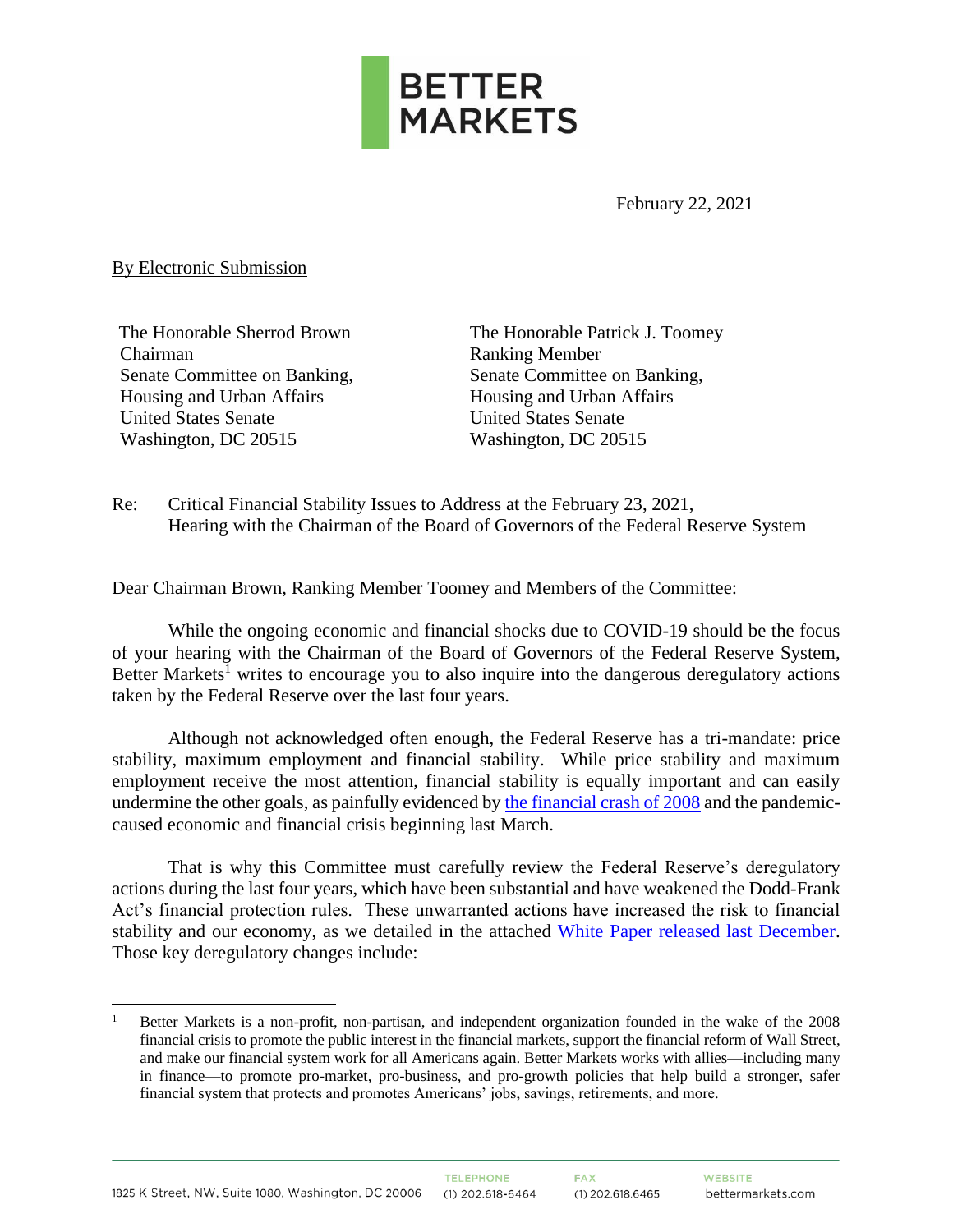1) lowering capital standards, including those associated with the Federal Reserve's stress testing program;

2) weakening what had been more assertive post-crisis banking supervision;

3) dropping liquidity standards for large banks with less than \$700 billion of assets;

4) reducing the frequency at which large banks must prepare resolution plans ("living wills");

5) eliminating margin requirements for certain derivatives positions transacted between banks and their affiliates; and

6) changing the Volcker Rule to gut some of the key limitations on banks' proprietary trading and other risky investments (e.g., in hedge funds and private equity).

We issue[d a previous White Paper,](https://bettermarkets.com/sites/default/files/Better_Markets_White_Paper_Dodd-Frank_Banking_Reforms.pdf) also attached, demonstrating that the Dodd-Frank Act and other pre-Trump-era banking rules prevented the pandemic-caused crisis beginning in March 2020 from becoming a banking crash. This has been repeatedly confirmed by the Federal Reserve, most recently in the Feb. 19, 2021 Monetary Policy Report submitted in connection with this hearing (at p. 2 et. seq.): "Strong capital positions before the pandemic helped banks absorb large losses related to the pandemic." The Federal Reserve deregulation agenda over the last four years has risked snatching defeat from the jaws of victory: that deregulation must be reversed and the financial protection rules must be strengthened.<sup>2</sup>

These and other critical issues are currently pending before the Federal Reserve, including the ongoing capital distributions<sup>3</sup> and changes to the vital supplemental leverage ratio  $(SLR)$ ,<sup>4</sup> which the financial industry is lobbying<sup>5</sup> relentlessly to weaken dangerously. As [we have pointed out in the past,](https://bettermarkets.com/sites/default/files/Ltr_Fed_Leverage_Ratio_8-4-2020_.pdf) Chairman Powell must be asked about these and related financial deregulation actions by the Federal Reserve.

<sup>&</sup>lt;sup>2</sup> Of course, that should be done consistent with the intent of the 2018 Economic Growth, Regulatory Relief, and Consumer Protection Act (EGRRCPA).

<sup>&</sup>lt;sup>3</sup> See, e.g., As the Federal Reserve Floods the Financial System with Capital, It Must Order Large Banks to Stop Capital Distributions via Stock Buybacks and Dividends, Better Markets (March 24, 2020), available at [https://bettermarkets.com/newsroom/federal-reserve-floods-financial-system-capital-it-must-order-large-banks](https://bettermarkets.com/newsroom/federal-reserve-floods-financial-system-capital-it-must-order-large-banks-stop-capital)[stop-capital;](https://bettermarkets.com/newsroom/federal-reserve-floods-financial-system-capital-it-must-order-large-banks-stop-capital) and Stop Wall Street Payouts that Produce TARP Bailouts, Medium (Oct. 3, 2018) Dennis Kelleher and Jack Reidhill (detailing big bank capital distributions before and after the failure of Lehman Brothers in 2008), available at [https://bettermarkets.medium.com/https-medium-com-bettermarkets-stop-wall-street](https://bettermarkets.medium.com/https-medium-com-bettermarkets-stop-wall-street-payouts-that-produce-tarp-bailouts-7647792b3246)[payouts-that-produce-tarp-bailouts-7647792b3246.](https://bettermarkets.medium.com/https-medium-com-bettermarkets-stop-wall-street-payouts-that-produce-tarp-bailouts-7647792b3246)

<sup>&</sup>lt;sup>4</sup> See, e.g., The danger of allowing banks to artificially boost capital ratios, Yahoo!Finance (Aug. 7, 2020) Sheila Bair (discussing how banks will increase dangerous leverage while reducing lending to the real economy), available at [https://finance.yahoo.com/news/bair-the-danger-of-allowing-banks-to-artificially-boost-capital](https://finance.yahoo.com/news/bair-the-danger-of-allowing-banks-to-artificially-boost-capital-ratios-160415696.html)[ratios-160415696.html.](https://finance.yahoo.com/news/bair-the-danger-of-allowing-banks-to-artificially-boost-capital-ratios-160415696.html) 

 $\frac{5}{\text{See, e.g., Big banks urge Fed to extend looser capital rules for deposits, U.S. debt, Politics Pro (Feb. 19, 2021)}$ Victoria Guida, available at [https://subscriber.politicopro.com/article/2021/02/big-banks-urge-fed-to-extend](https://subscriber.politicopro.com/article/2021/02/big-banks-urge-fed-to-extend-looser-capital-rules-for-deposits-us-debt-2036818?source=email)[looser-capital-rules-for-deposits-us-debt-2036818?source=email](https://subscriber.politicopro.com/article/2021/02/big-banks-urge-fed-to-extend-looser-capital-rules-for-deposits-us-debt-2036818?source=email) (subscription required).